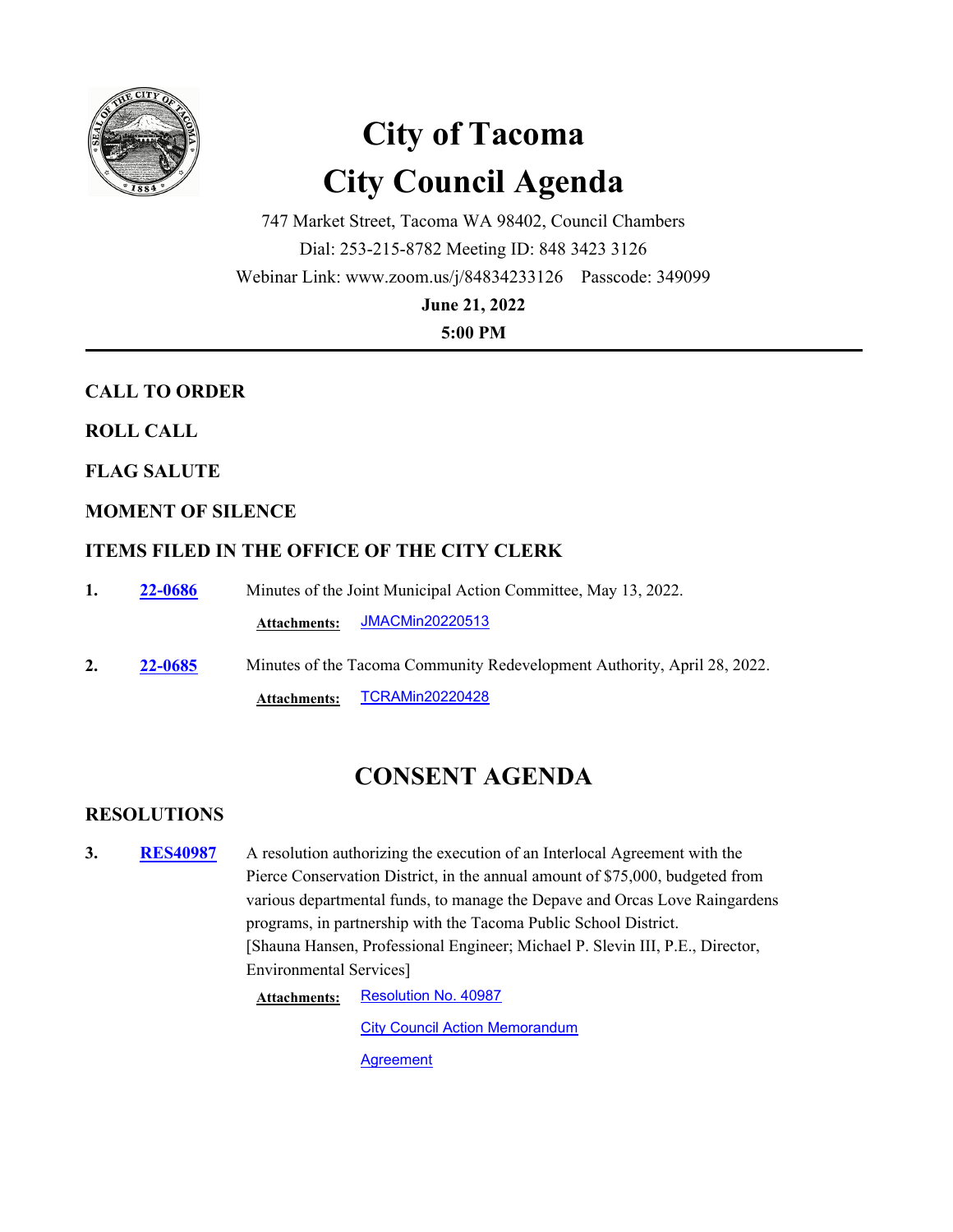**4. RES40988** A resolution authorizing the execution of an amendment to the Interlocal Agreement with the University of Washington Tacoma (UWT) Puget Sound Institute, to extend the agreement for two additional years, to continue a sustainable program of work at the UWT Puget Sound Institute, to address regional modeling needs, stakeholder engagement, and model applications, through May 30, 2024. [Daniel C. Thompson, Ph.D., Business Operations Division Manager; Michael P. Slevin III, P.E., Director, Environmental Services] **RES40988**

**Attachments:** [Resolution No. 40988](http://cityoftacoma.legistar.com/gateway.aspx?M=F&ID=7ee4cffe-41f3-4967-b0a2-ab878c0a1eee.pdf)

**[City Council Action Memorandum](http://cityoftacoma.legistar.com/gateway.aspx?M=F&ID=7d70f734-60ad-4b94-93cd-7f675aa93712.pdf)** 

**[Agreement](http://cityoftacoma.legistar.com/gateway.aspx?M=F&ID=0bf8acd2-3e47-428b-a198-0323835072a1.pdf)** 

#### **PROCLAMATIONS/RECOGNITIONS/PRESENTATIONS/ANNOUNCEMENTS**

There are no proclamations, recognitions, presentations, or announcements.

#### **PUBLIC COMMENT**

This is the time set aside for public comment on motions, resolutions, and first and final reading of ordinances. Speakers are asked to identify the specific legislation they wish to address. To request to speak virtually, please press the Raise Hand button near the bottom of your Zoom window or \*9 on your phone; if speaking in person, please sign in at the back of the Council Chambers. Your name or the last four digits of your phone number will be called out when it is your turn to speak.

The City Council meeting can be heard by dialing 253-215-8782 or through Zoom at www.zoom.us/j/84834233126 and entering the Meeting ID 848 3423 3126 and Passcode 349099, when prompted.

Written comments may be submitted to cityclerk@cityoftacoma.org at least 24 hours prior to the Tuesday evening City Council meeting for the Public Comment period. Comments will be compiled and sent to the City Council and posted on the City's webpage at cityoftacoma.org/writtencomments.

# **REGULAR AGENDA**

**5. 22-0696** A motion may be considered to authorize the City's full and final settlement of all property damage claims against the City by DejaDejaun Morrison, Claim No. 16957, relating to an obstructed wastewater main, upon payment by the City in the amount of \$45,000. **22-0696**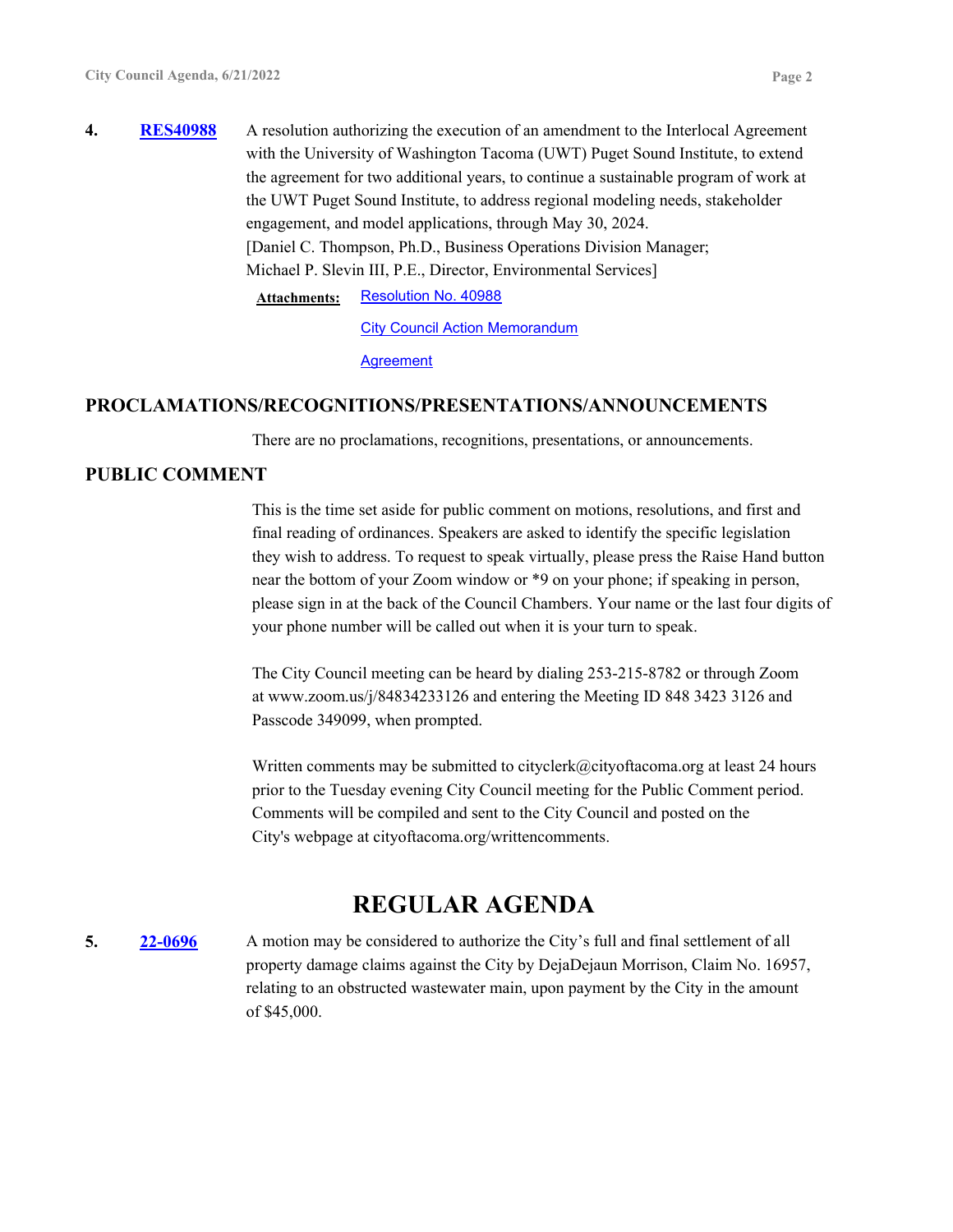Attachments: [Proclamation of Emergency Rule No. 4](http://cityoftacoma.legistar.com/gateway.aspx?M=F&ID=f660cea0-c08b-4acb-8313-45c6e1175fbd.pdf)

#### **APPOINTMENTS**

**7.** RES40989 A resolution appointing Nikki Singh to the Human Services Commission. [Doris Sorum, City Clerk; Bill Fosbre, City Attorney] **RES40989 Attachments:** [Resolution No. 40989](http://cityoftacoma.legistar.com/gateway.aspx?M=F&ID=263ef636-eae0-4650-82f8-2ab1760027ef.pdf)

**[City Council Action Memorandum](http://cityoftacoma.legistar.com/gateway.aspx?M=F&ID=8939c4bb-9aca-4a50-b8e8-d73f2cd267a3.pdf)** 

8. RES40990 A resolution appointing William Bridges to the Tacoma Public Utility Board to serve a five-year term, effective July 1, 2022, to expire June 30, 2027. [Council Members Bushnell, Hines, Rumbaugh, and Walker] **RES40990**

Attachments: [Resolution No. 40990](http://cityoftacoma.legistar.com/gateway.aspx?M=F&ID=fff1ffbb-f3d9-4800-af56-63623ec1cb97.pdf)

**[City Council Action Memorandum](http://cityoftacoma.legistar.com/gateway.aspx?M=F&ID=35096244-e194-4874-9ef6-859883e16a53.pdf)** 

## **RESOLUTIONS**

**9.** RES40985 (Continued from the meeting of June 14, 2022) A resolution adopting the work plan for the South Tacoma Groundwater Protection District Code Amendments, as recommended by the Planning Commission, as part of the 2022 Annual Amendment to the Comprehensive Plan and Land Use Regulatory Code. [Stephen Atkinson, Principal Planner; Peter Huffman, Director, Planning and Development Services] **RES40985** Attachments: [Resolution No. 40985](http://cityoftacoma.legistar.com/gateway.aspx?M=F&ID=971e10ae-f343-4b74-841d-b019275a0586.pdf)

**[City Council Action Memorandum](http://cityoftacoma.legistar.com/gateway.aspx?M=F&ID=f2e9f146-9ec8-47c4-8f1a-c00a3a43c61c.pdf)** 

[Planning Commission's Proposed Amendments for 2022](http://cityoftacoma.legistar.com/gateway.aspx?M=F&ID=2e2c9c1b-81fd-4ef6-a3da-3b822bd2a9c2.pdf)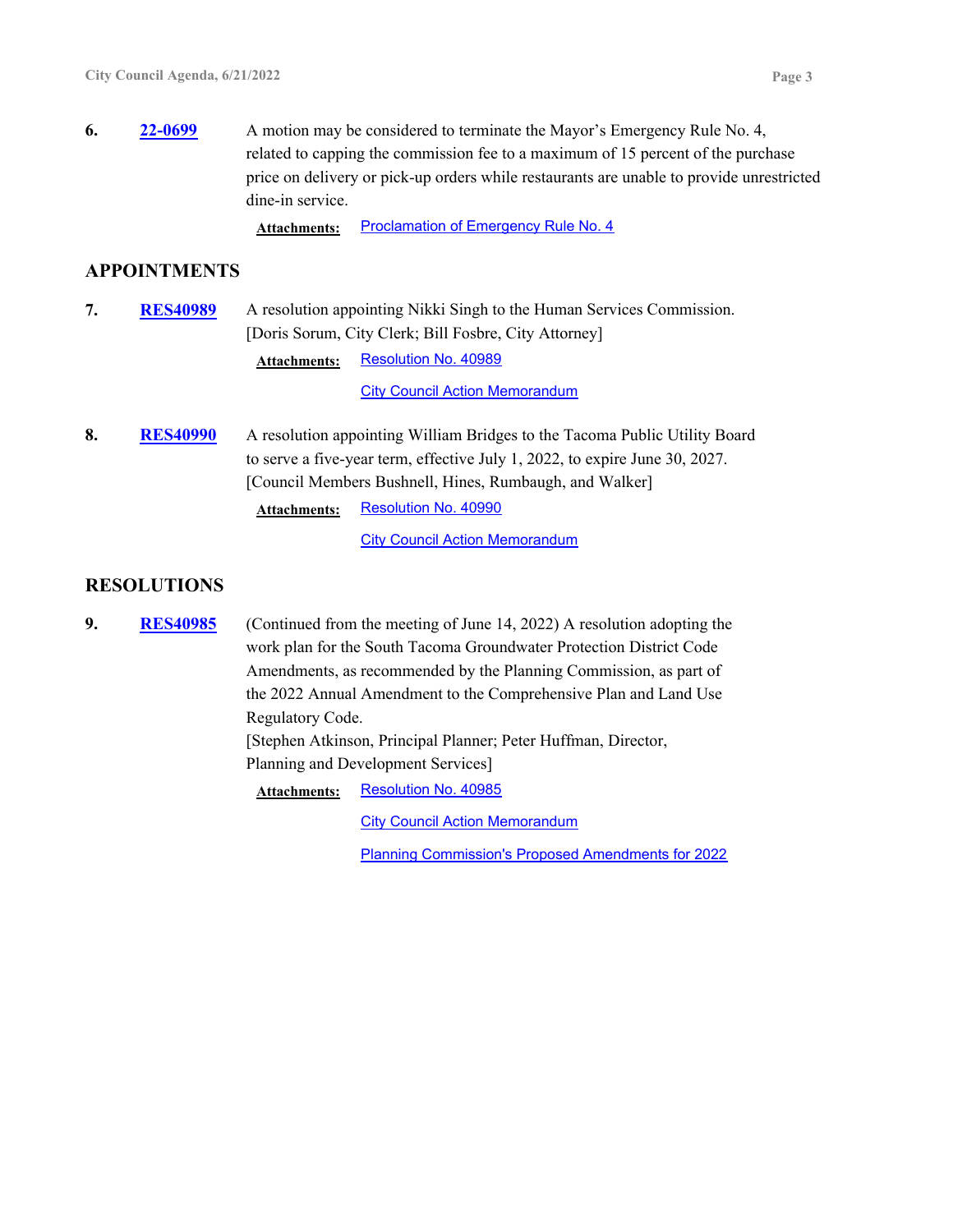#### **FINAL READING OF ORDINANCES**

10. ORD28818 An ordinance adopting the Six-Year Comprehensive Transportation Improvement Program amended for the years 2022 and 2023-2028. [Jennifer Kammerzell, Interim Transportation Division Manager; Jeffrey Jenkins, Interim Director, Public Works] **ORD28818**

**Attachments:** [Ordinance No. 28818](http://cityoftacoma.legistar.com/gateway.aspx?M=F&ID=e25999c7-7317-4251-b547-c1258e089d6f.pdf)

**[City Council Action Memorandum](http://cityoftacoma.legistar.com/gateway.aspx?M=F&ID=71905ae5-3143-456f-81a2-36a64c164cdc.pdf)** 

[Program](http://cityoftacoma.legistar.com/gateway.aspx?M=F&ID=1118bce9-67c9-4e1d-8dd3-0fd752347631.pdf)

[Funding Summary](http://cityoftacoma.legistar.com/gateway.aspx?M=F&ID=f350191d-4b18-453a-b1ff-0c2695d5fb19.pdf)

#### **FIRST READING OF ORDINANCES**

**11. ORD28819** (Continued from the meeting of June 14, 2022) An ordinance amending the NewCold three-acre site, located at 4601 South Orchard Street, from a Light Industrial land use designation to a Heavy Industrial land use designation, as recommended by the Planning Commission, as part of the 2022 Annual Amendment to the Comprehensive Plan and Land Use Regulatory Code. [Stephen Atkinson, Principal Planner; Peter Huffman, Director, Planning and Development Services] **ORD28819**

**Attachments:** [Ordinance No. 28819](http://cityoftacoma.legistar.com/gateway.aspx?M=F&ID=f5add738-3ffd-42d1-b207-a5da54382e42.pdf) [City Council Action Memorandum](http://cityoftacoma.legistar.com/gateway.aspx?M=F&ID=04fb2953-20e0-4f81-8f35-efae7d8c142d.pdf) [Planning Commission's Proposed Amendments for 2022](http://cityoftacoma.legistar.com/gateway.aspx?M=F&ID=136956a2-a689-4f86-bc4c-a83d3071d8d3.pdf) [Proposed Amendment](http://cityoftacoma.legistar.com/gateway.aspx?M=F&ID=17246f68-aa7a-4ca6-8544-0e29b2569fd8.pdf) **[Presentation](http://cityoftacoma.legistar.com/gateway.aspx?M=F&ID=8fd4b1a0-9bf2-4ce6-825a-7d6d041e7b63.pdf)** 

**12. ORD28820** (Continued from the meeting of June 14, 2022) An ordinance amending the South Sound Christian Schools 16-acre site, located near 2052 South 64th Street, from a Low-Scale Residential land use designation to Mid-Scale Residential, General Commercial, and Parks and Open Space land use designations for various portions on the site, as recommended by the Planning Commission, as part of the 2022 Annual Amendment to the Comprehensive Plan and Land Use Regulatory Code. [Stephen Atkinson, Principal Planner; Peter Huffman, Director, Planning and Development Services] **ORD28820**

**Attachments:** [Ordinance No. 28820](http://cityoftacoma.legistar.com/gateway.aspx?M=F&ID=65276f9c-4d98-4090-b094-d2fc3fe2e7bb.pdf)

[City Council Action Memorandum](http://cityoftacoma.legistar.com/gateway.aspx?M=F&ID=e4bf7a17-407a-4624-8b16-8c58e42f9566.pdf) [Planning Commission's Proposed Amendments for 2022](http://cityoftacoma.legistar.com/gateway.aspx?M=F&ID=ef0e8e89-0ff4-44b5-94e4-394d38005c2a.pdf) **[Presentation](http://cityoftacoma.legistar.com/gateway.aspx?M=F&ID=8e2c5fc8-7a7e-4e19-82ca-2cb121a027c1.pdf)**